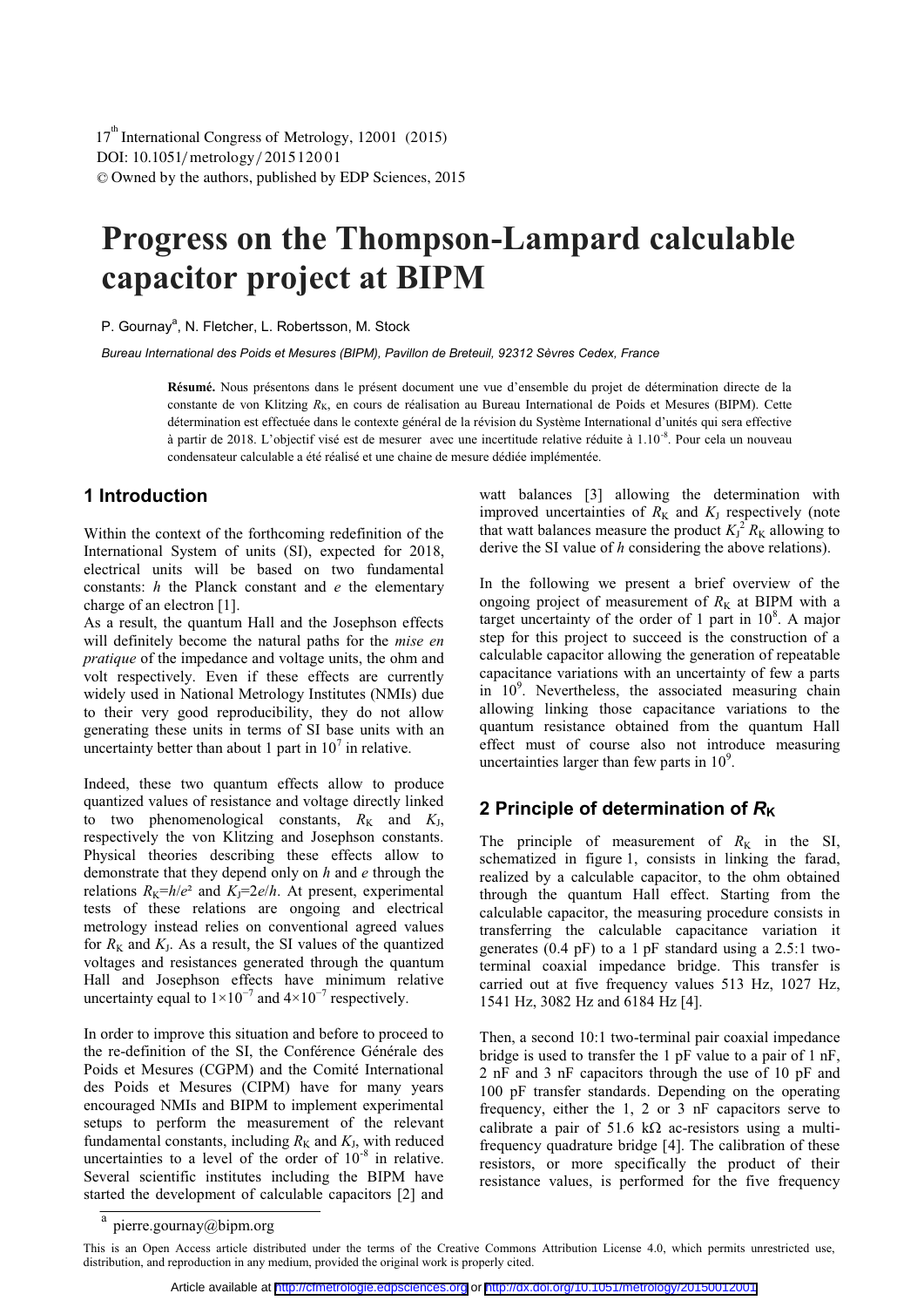values mentioned above and the resistance value at dc is deduced from the extrapolation to zero of the frequency dependence curve. Notice that the frequency dependence of the calculable capacitor can be modelled and is consequently known, avoiding the need to correct the resistance value from their frequency dependence before extrapolation. Nevertheless, as shown on figure 1, the frequency corrections of the 51.6 k $\Omega$  resistors can also be measured in a two steps comparison process with a 1290.6  $\Omega$  calculable Haddad resistor. This will allow a verification of the modelling of their frequency dependence based on the measurements with the calculable capacitance.



 $\frac{1}{2}$ using a current comparator

**Figure 1** : Measuring chain used at BIPM to link the farad to the ohm

The extrapolated value at dc of the pair of 51.6 k $\Omega$ resistors can thus be compared to their dc-value calibrated with respect to the quantum Hall effect considering the conventional value of  $R_K$  ( $R_{K-90}$  = 25 812.807  $\Omega$  [5]). This calibration is carried out against the quantized resistance  $R_K/2$  (filling factor i=2) using a 129:1 current comparator bridge operated at 1 Hz [6] and through a transfer Hamon network 400  $\Omega$  / 100  $\Omega$ . Notice that operating the quantum Hall effect at 1 Hz instead of dc implies no correction.

This comparison of dc resistance values obtained from the calculable capacitor and from the quantum Hall effect leads to the determination of the difference between the conventional value of  $R_{K}$ ,  $R_{K-90}$ , and its SI value.

The whole measuring chain, including all the ac-coaxial impedance comparison bridges (transformer bridges) and the transfer standards is operational.

### **3 The BIPM calculable capacitor**

As already mentioned, a major difficulty in implementing the measuring chain presented above consists in designing, assembling and aligning the calculable capacitor. This is mainly due to the fact that the targeted level of uncertainty implies that the geometry of the capacitor is defined to better than 100 nm.

The project to build such a capacitor at BIPM has started in 2005 and has been conducted in collaboration with the National Measurement Institute of Australia (NMIA).

This new calculable capacitor is an improved version of a previous design by the CSIRO of Australia which was developed and built about 40 years ago. Its principle of functioning is based on a theorem in electrostatics described by A. Thompson and D. Lampard from CSIRO in 1956 [7].



**Figure 2**: Practical realization of Lampard's theorem; (a) normal cross section of a four electrode bars system with cross-capacitances between opposite pairs of bars, (b) four bars arrangement with guard electrodes

A practical realization of this theorem is shown in figure 2. It consists of a cylindrical capacitor composed of four vertical electrode bars separated by small isolating gaps (negligible in theory). The cross-section of the electrode system remains invariant along the axis of the four electrode bars (meaning a perfect cylindricity of the bas and parallelism of their axis). In the inter-electrode space two guard electrodes, one fixed and the other moveable, perfectly aligned with the cylindrical axis of the capacitor cross-section define the electrical length of the capacitor. In a two-step measurement procedure, the capacitances of the opposite pairs of bars  $(C_{13}$  and  $C_{24}$  on fig.2a) are measured before and after the position of the moveable guard electrode is changed by a distance *L*. Since the electrode arrangement is symmetrical, the two opposite cross capacitances are equal and the Lampard theorem allows the calculation of the capacitance variation corresponding to the mean of cross capacitances increases,  $\Delta C$ , from the simple relation,

$$
\Delta C = \varepsilon_0 \text{ (Ln2/}\pi \text{)} \Delta L
$$